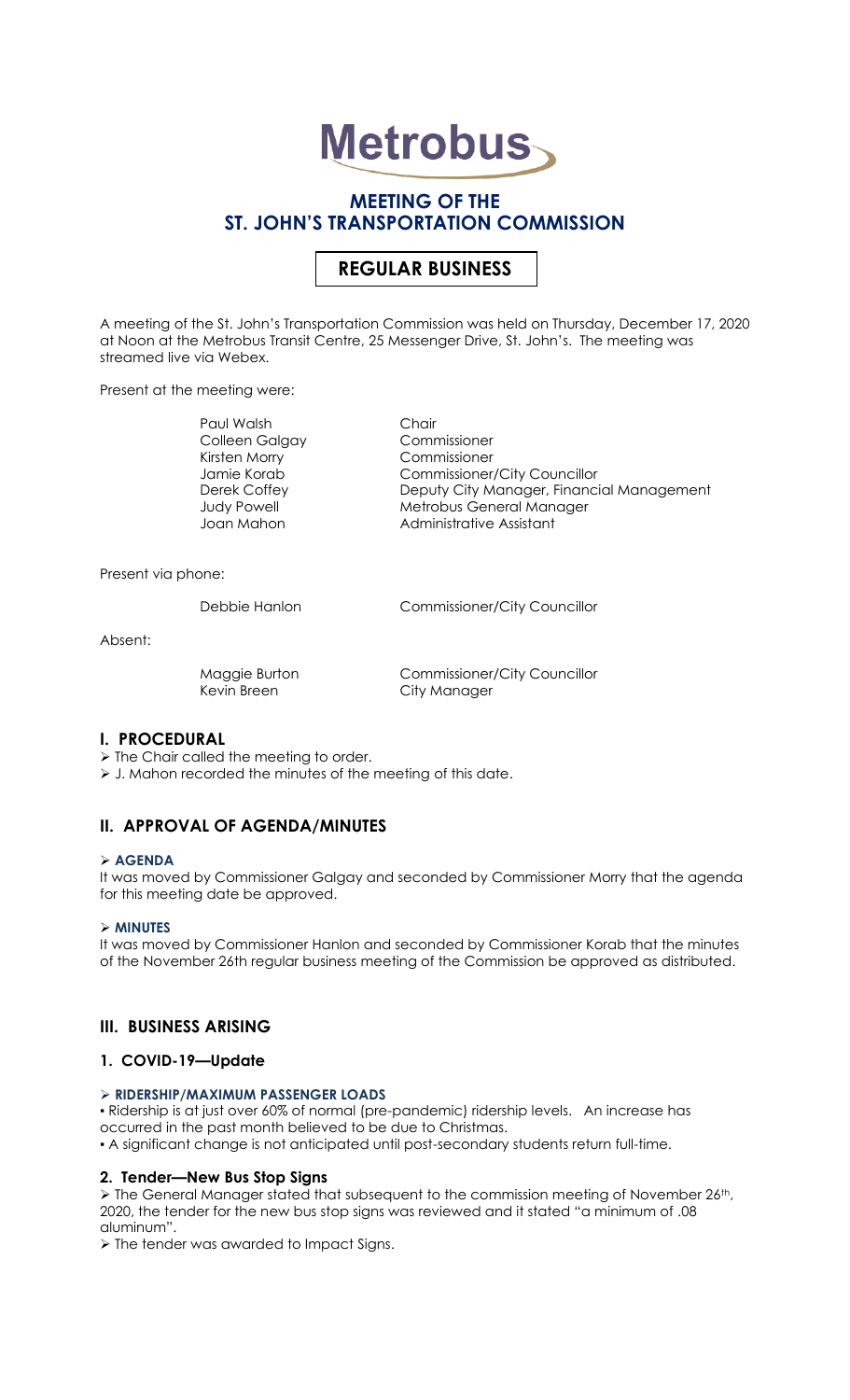

## **IV. NEW BUSINESS**

#### **1. Financial Statements—November, 2020**

➢ The financial statements for the month of November, 2020 were tabled and reviewed.

#### **2. Executive Summary (Regular) —November, 2020**

➢ The Executive Summary for the month of November, 2020 was tabled for members' information. The following items were noted:

#### ➢ **Diesel Prices**

▪ Diesel prices are consistently below budget.

#### ➢ **Collective Agreement**

**▪** D. Coffey questioned the allowances as stated on the Executive Summary. The General Manager informed that they are tool and coffee allowances. The signing bonuses and retirement allowances will continue on through December. D. Coffey stated that the group insurance premiums have reduced with the General Manager indicating that it is Covid related.

#### ➢ **GoBus Assessments**

**▪** It was noted that the Manager of Accessible Transit Services noticed an increase in the "no shows". It was further noticed that the contact information supplied to Medisys was provided a year ago. Letters for appointments were sent out without updating contact information.

**Action:** The Manager of Accessible Transit Services, D. Power, will update contact information.

#### **3. Budget 2021 – Winter Service Schedule**

➢ The General Manager stated that for the completion of the minutes St. John's City Council has made the decision to continue service at regular service levels up to the end of March. There will be budget adjustments to account for them.

➢ Chair Walsh thanked the Councillors for that sign of commitment to public transit.

#### **4. Opening of Hebron Way – Route 3 Change**

➢ The General Manager noted that Hebron Way opened within the past few weeks. On January 4<sup>th</sup>, 2021, our Route 3 will be making changes to continue on through Hebron Way to Major's Path and on to Torbay Road. This route will service Eastern Health and miss two bus stops on Torbay Road. Information has been distributed to inform customers using these two stops of optional stops available.

#### **5. Application for Funding – Replacement Buses for GoBus**

➢ The General Manager reported that the typical life span of the Goshen GoBuses is five years. Our buses will be four years old in May/June of 2021. The contract with the current service provider – MVT – ends December, 2021. We presently own the 18 buses and lease them to MVT. The General Manager requested approval to apply for funding under the Investing in Canada Infrastructure Program (PTIF 2) to replace the aging GoBus fleet. Approval was granted to proceed with the funding application.

**ACTION:** The General Manager will submit an application for funding.

#### **6. Community Bus Application – Follow-up**

➢ The General Manager advised that the application was submitted on Friday, December 11, 2020 and will be followed up with staff in a week or two to see when we can expect a decision.

#### **7. Transit Operator Training Program**

➢ Interviews will be held the first week of January to screen applicants for the Transit Operator Training Program.